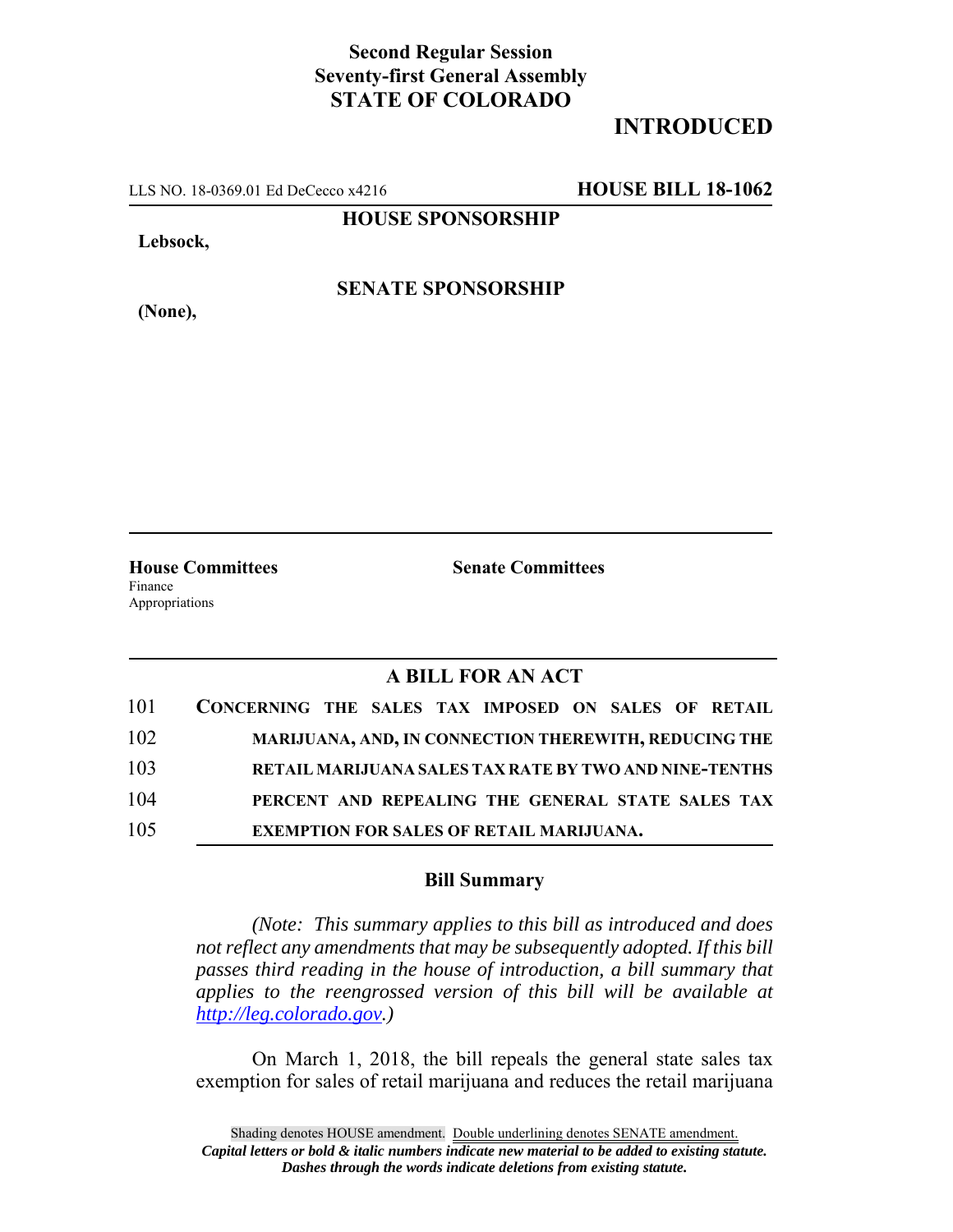sales tax by 2.9% from 15% to 12.1%. With the repeal of the state exemption, sales of retail marijuana will automatically be subject to the sales tax levied by a limited purpose governmental entity whose sales tax authority is the same as the state.

Currently, statutory municipalities and counties are authorized to create an exemption for sales of retail marijuana that are exempt from the state general sales tax. Along with the repeal of the state exemption, this contingent authority is repealed.

*Be it enacted by the General Assembly of the State of Colorado:*

 **SECTION 1. Legislative declaration.** (1) The general assembly hereby finds and declares that:

- (a) In enacting Senate Bill 17-267, the general assembly exempted retail marijuana sales from the general state sales tax and increased the rate of the retail marijuana sales tax so that only one state sales tax would be levied on such sales;
- (b) In exempting retail marijuana sales from the general state sales tax, the general assembly inadvertently exempted such sales from the sales taxes imposed by certain limited purpose governmental entities that are authorized to levy sales tax upon all transactions or other incidents upon which the state levies the general state sales tax; and

 (c) This unintentional change has weakened the limited purpose governmental entities' ability to provide services for their constituents and needs to be addressed.

(2) The general assembly further finds and declares that:

 (a) The simultaneous repeal of the general state sales tax exemption for sales of retail marijuana and the decrease in the retail marijuana rate by two and nine-tenths percent are part of the same tax policy;

(b) This tax policy will not result in the state collecting any more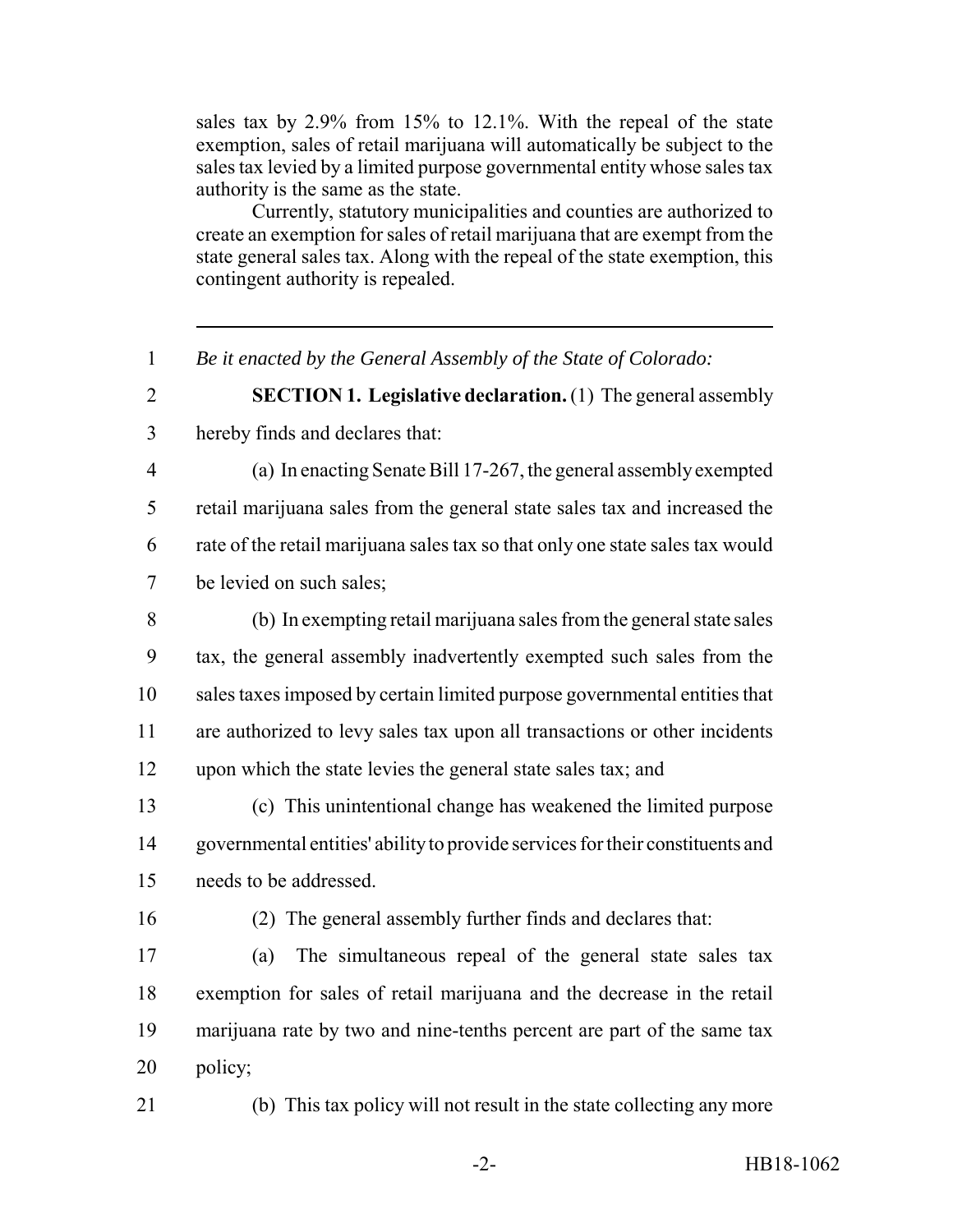tax revenue from sales of retail marijuana and a taxpayer who purchases 2 retail marijuana would pay exactly the same amount of total state sales tax before and after the change;

 (c) Therefore, the state does not require prior voter approval before making this tax policy change;

 (d) This act does not directly change the general scope of a limited purpose governmental entity's authority to impose a sales tax on certain items;

 (e) Voters have given prior voter approval required by section 20 (4)(a) of article X of the state constitution for each of the limited purpose governmental entities to impose a sales tax upon all transactions or other incidents upon which the state levies the general state sales tax;

 (f) If retail marijuana is included among the general category of items upon which the state levies the general state sales tax, then it is automatically included among the category of items for which the voters of the limited purpose governmental entities have given prior voter 17 approval to tax under section 20  $(4)(a)$  of article X of the state constitution; and

 (g) Therefore, a limited purpose governmental entity has prior voter approval to impose its sales tax on sales of retail marijuana, and it is unnecessary to conduct another election on the issue.

 **SECTION 2.** In Colorado Revised Statutes, **repeal** 39-26-729 as follows:

 **39-26-729. Retail sales of marijuana.** On and after July 1, 2017, 25 all retail sales of marijuana upon which the retail marijuana sales tax is imposed pursuant to section 39-28.8-202 are exempt from taxation under 27 part 1 of this article 26.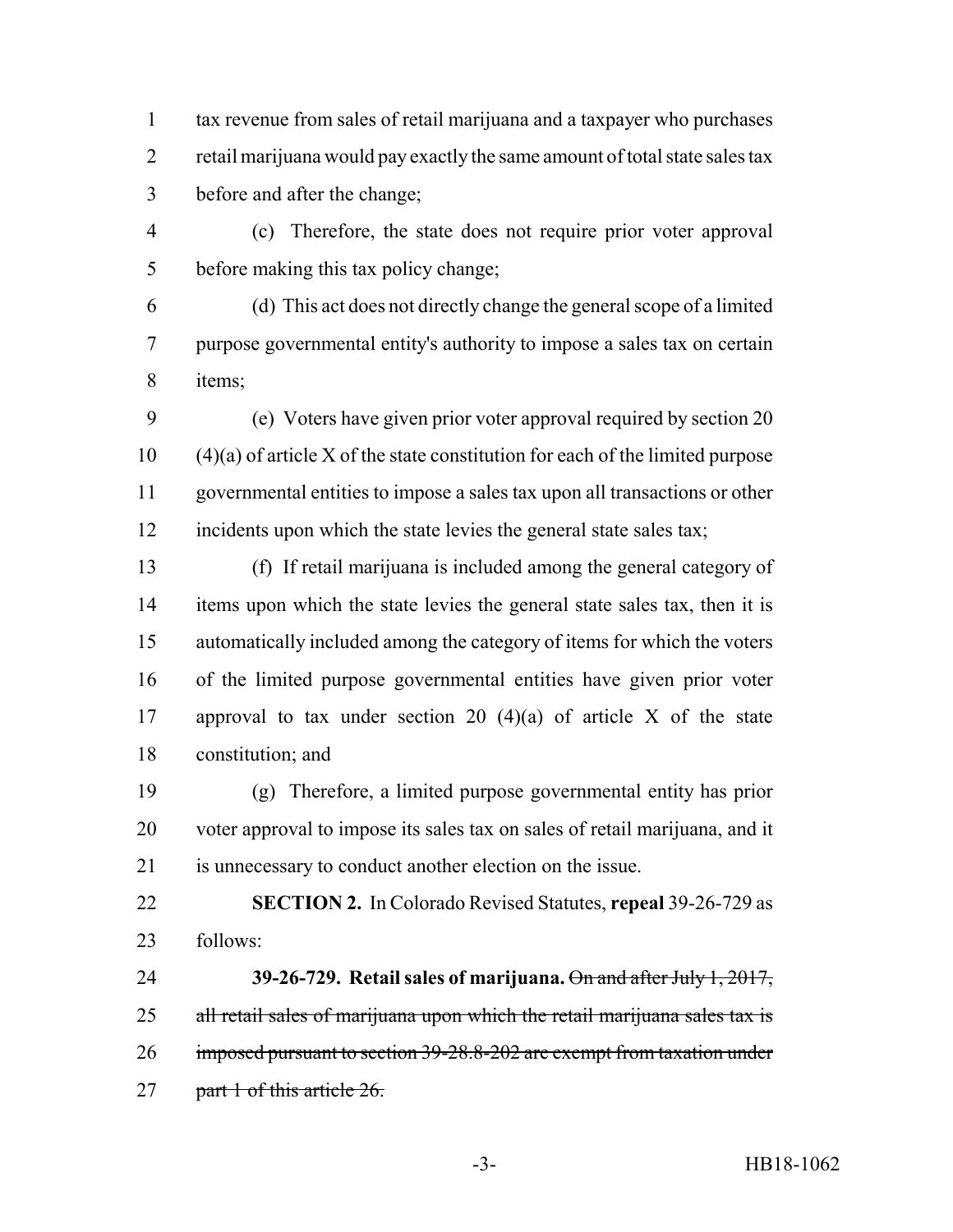**SECTION 3.** In Colorado Revised Statutes, 39-28.8-202, **amend** 2 (1)(a)(I); and **add** (1)(a)(I.5) as follows:

 **39-28.8-202. Retail marijuana sales tax.** (1) (a) (I) In addition to the tax imposed pursuant to part 1 of article 26 of this title 39 and the 5 sales tax imposed by a local government pursuant to title 29, 30, 31, or  $\frac{32}{2}$ , but Except as otherwise set forth in subsections (1)(a)(II) and (1)(a)(III) of this section, beginning January 1, 2014, and through June 30, 2017, there is imposed upon all sales of retail marijuana and retail marijuana products by a retailer a tax at the rate of ten percent of the amount of the sale. Beginning July 1, 2017, AND THROUGH FEBRUARY 28, 2018, there is imposed upon all sales of retail marijuana and retail marijuana products by a retailer a tax at the rate of fifteen percent of the 13 amount of the sale. BEGINNING MARCH 1, 2018, THERE IS IMPOSED UPON ALL SALES OF RETAIL MARIJUANA AND RETAIL MARIJUANA PRODUCTS BY A RETAILER A TAX AT THE RATE OF TWELVE AND ONE-TENTHS PERCENT OF THE AMOUNT OF THE SALE. The tax imposed by this section is computed in accordance with schedules or forms prescribed by the executive director of the department; except that a retail marijuana store is not allowed to retain any portion of the retail marijuana sales tax collected pursuant to this part 2 to cover the expenses of collecting and remitting the tax and except that the department of revenue may require a retailer to make returns and remit the tax described in this part 2 by electronic funds transfers. The executive director may promulgate rules to implement this section.

25 (I.5) THE TAX IMPOSED PURSUANT TO SUBSECTION (1)(a)(I) OF THIS SECTION IS IN ADDITION TO THE TAX IMPOSED PURSUANT TO PART 1 OF 27 ARTICLE 26 OF THIS TITLE 39 AND THE SALES TAX IMPOSED BY ANY LOCAL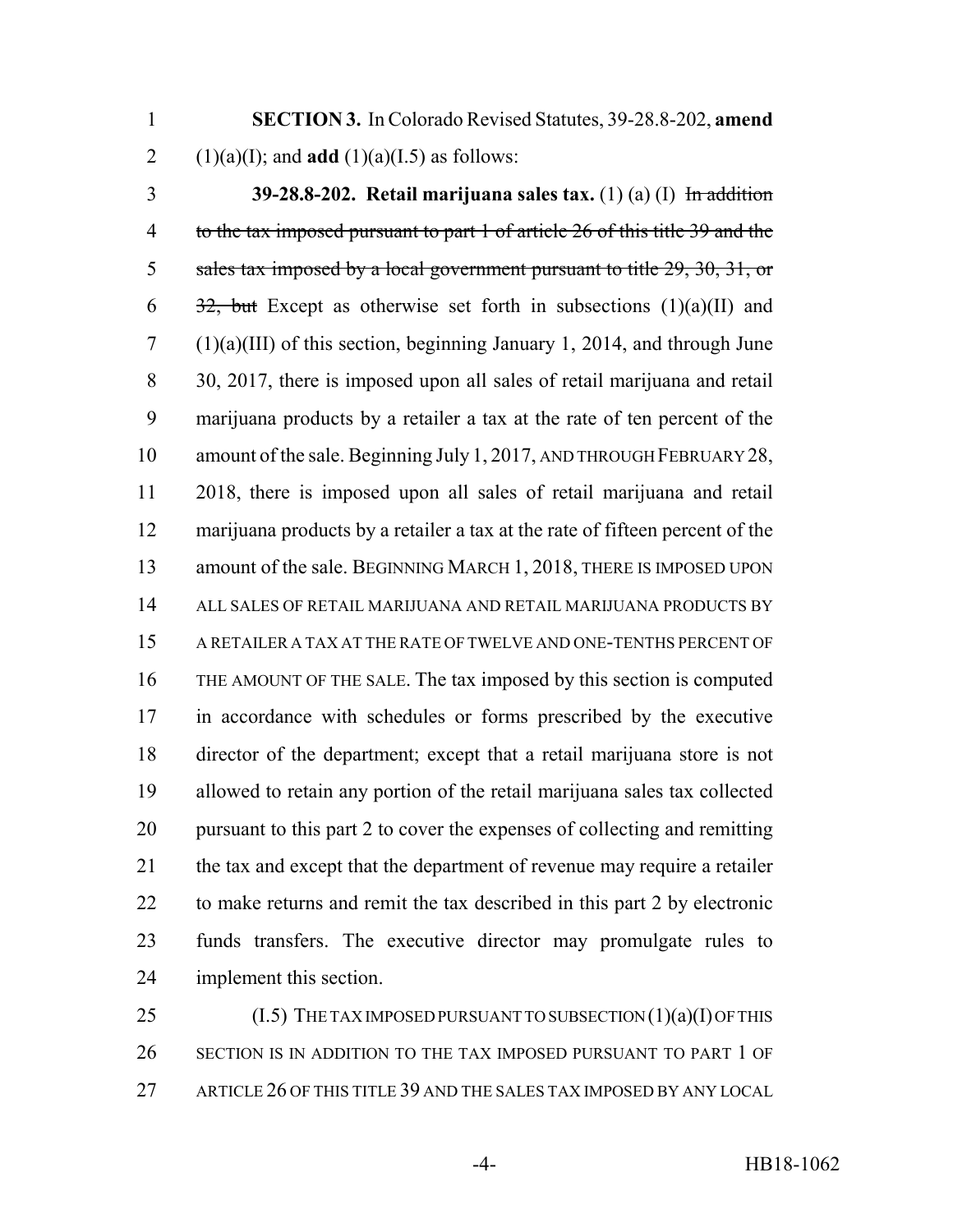GOVERNMENT.

 **SECTION 4.** In Colorado Revised Statutes, 29-2-105, **repeal** 3  $(1)(d)(I)(O)$  as follows:

 **29-2-105. Contents of sales tax ordinances and proposals - repeal.** (1) The sales tax ordinance or proposal of any incorporated town, city, or county adopted pursuant to this article shall be imposed on the sale of tangible personal property at retail or the furnishing of services, as provided in subsection (1)(d) of this section. Any countywide or incorporated town or city sales tax ordinance or proposal shall include the following provisions:

 (d) (I) A provision that the sale of tangible personal property and services taxable pursuant to this article shall be the same as the sale of tangible personal property and services taxable pursuant to section 39-26-104, except as otherwise provided in this subsection (1)(d). The sale of tangible personal property and services taxable pursuant to this article shall be subject to the same sales tax exemptions as those specified in part 7 of article 26 of title 39; except that the sale of the following may be exempted from a town, city, or county sales tax only by the express inclusion of the exemption either at the time of adoption of the initial sales tax ordinance or resolution or by amendment thereto:

21 (O) The exemption for retail sales of marijuana upon which the 22 retail marijuana sales tax is imposed pursuant to section 39-28.8-202 as specified in section 39-26-729.

 **SECTION 5. Effective date.** This act takes effect upon passage; except that sections 2 and 4 of this act take effect March 1, 2018.

**SECTION 6. Safety clause.** The general assembly hereby finds,